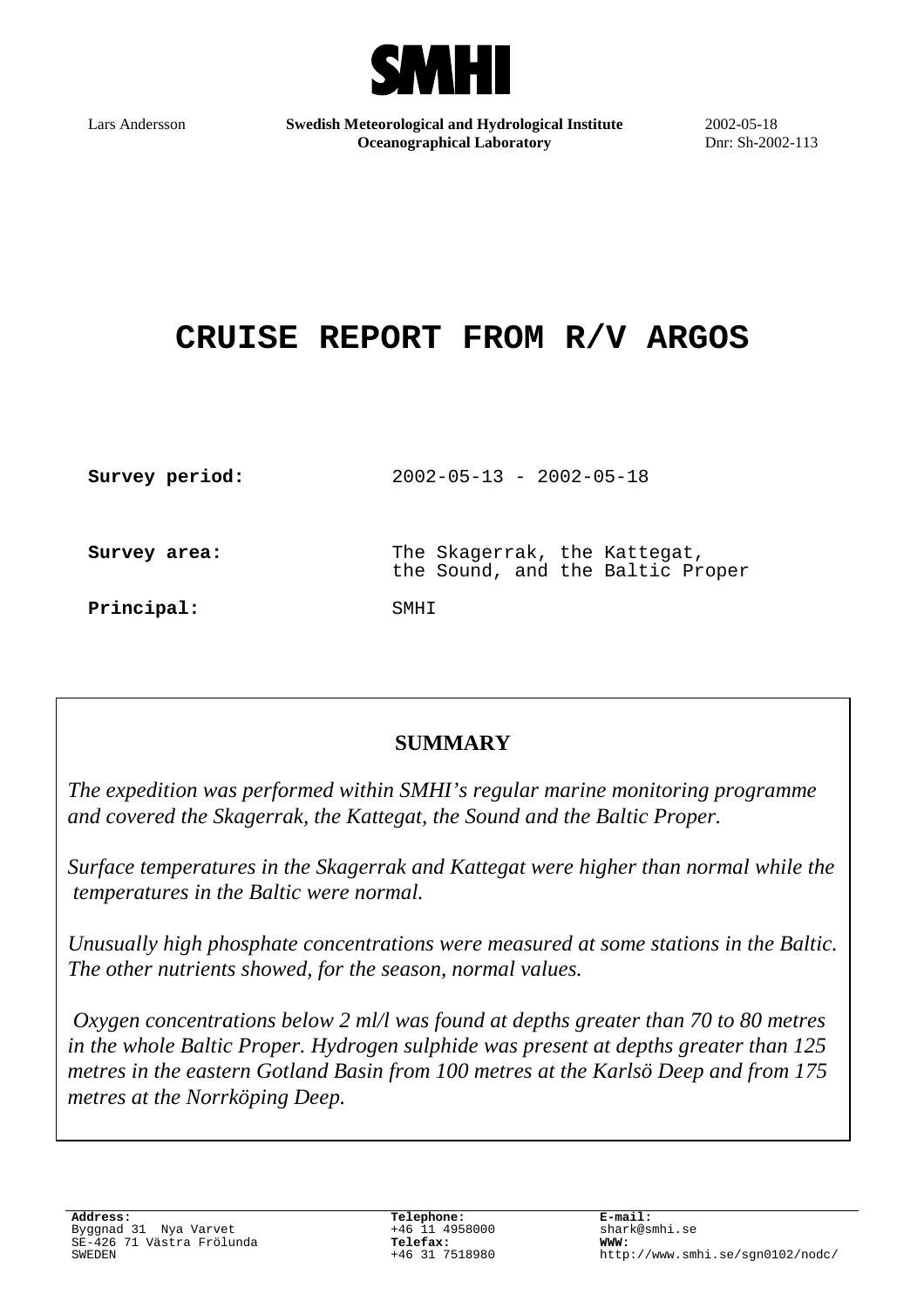#### **PRELIMINARY RESULTS**

The cruise, part of the SMHI ordinary monitoring programme, began in Göteborg on May 13 and ended in the same port May 18. The weather during the expedition was dominated by weak to moderate winds mainly from west. Sampling for the EU-project HABILE was carried out at Fladen, Anholt E and at BY5.

#### **The Skagerrak**

The surface water temperatures varied between 11.5 and 12.5°C, 3-5 degrees higher than normal. The thermocline and halocline was close to the surface at depths less than 10 metres, and as last month the surface salinity extremely low, ca. 10 psu lower than normal.

The nutrient concentrations in the surface layer were normal for the season. Phosphate concentrations were 0.05-0.08 µmol/l, nitrate below detection limit  $(0.10 \text{ mm})/1$ ) and silicate from 1.0 to 1.5 µmol/l. Oxygen saturation in the surface layer varied between 105 and 125%.

#### **The Kattegat and the Sound**

Surface water temperatures varied between 10.4 and 11.5°C, about one degree above normal. The thermocline and halocline was located at a depth of 5-10 metres and as in Skagerrak, surface salinity was unusually low.

Phosphate concentrations were about 0.06  $\mu$ mol/l. Nitrate concentrations were below detection limit (0.1 µmol/l) and silicate varied between 2.5 and 3.8 µmol/l, normal for the season. Oxygen saturation in the surface layer was in this area 105 to 110%. The bottom water was well oxygenated, with the lowest value, 4.95 ml/l in the Sound.

#### **The Baltic Sea**

Surface water temperatures varied between 6.5 and 8.5°C, which is normal of the season. No clear thermocline was present. The halocline were located at 35 metres in the Arkona Basin, in the western and southern Baltic at 50-60 metres and in the eastern and western Gotland Basins at 60-70 m. Nutrient concentrations were mostly normal for the season; nitrate below detection limit (0.10 µmol/l) and silicate between 6.5 and 14 µmol/l. At some stations in the Hanö Bight, the Bornholm Basin and the Western Gotland Basin, unusually high phosphate concentrations between 0.2 and 0.4 µmol/l were measured while the

concentrations in the other areas were normal  $0.1$  to  $0.02$   $\mu$ mol/l. Oxygen saturation in the surface layer was between 107 and 120%.

The oxygen situation in the deep waters of the Baltic Proper is still very bad. Oxygen concentrations below 2 ml/l were found at depths from 70-90 metres in the whole area. Hydrogen sulphide was found at depths exceeding 90 metres at the Karlsö Deep, from 175 at the Norrköping Deep and from 125 metres in the Eastern Gotland Basin.